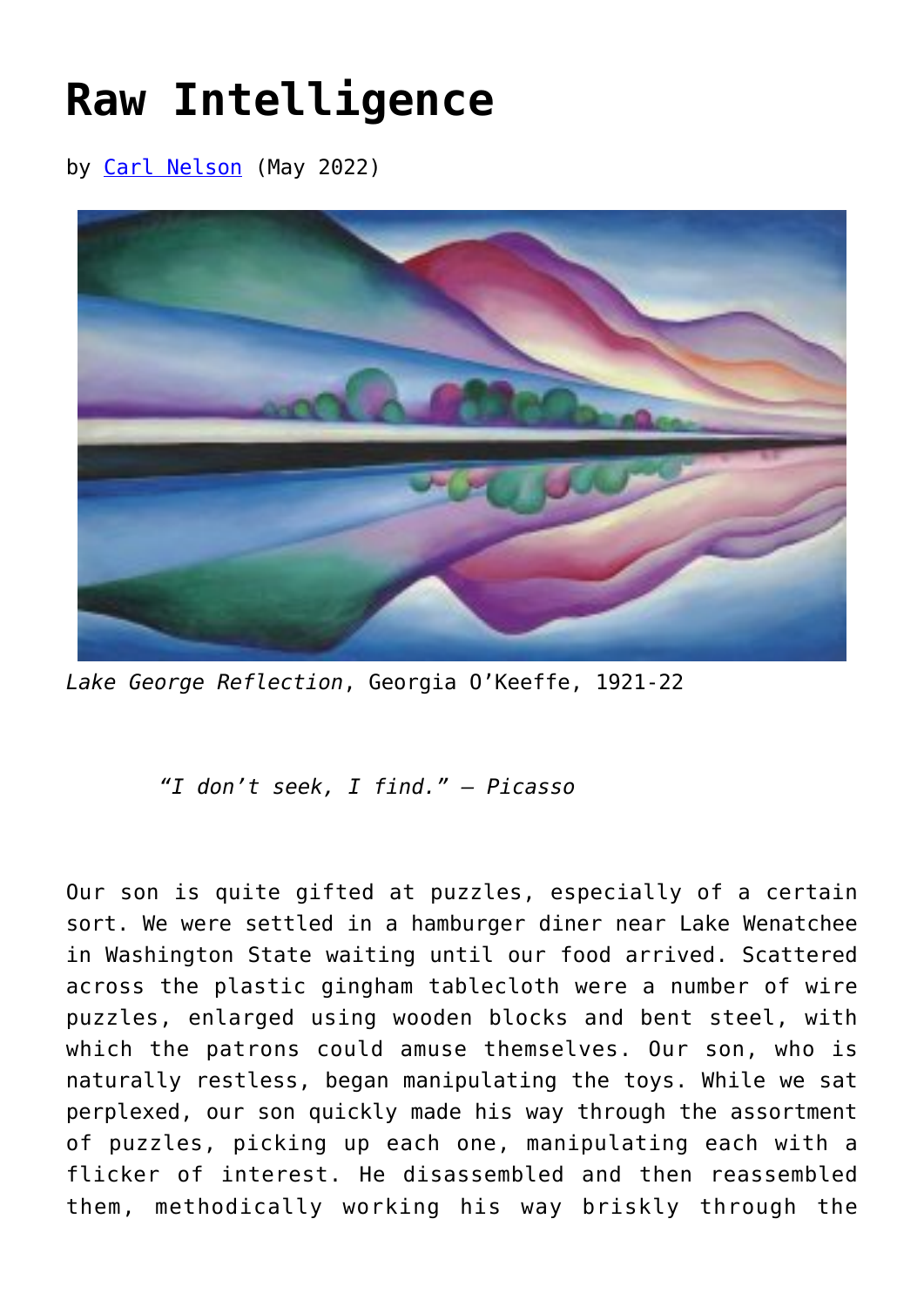offering. Meanwhile, my wife and I stalled and finally stopped, as it was more fun to follow, somewhat astonished, our newly adopted Thai son, as he breezed his way along.

Considering this, I asked my son sometime not long ago how it was that he had solved those wire puzzles so quickly, while they seemed an impossible quandary for most of us.

He said, "most people only try to solve the puzzle one way, while I try it one way and then try it the next."

In fact, I did not understand the puzzle well enough to appreciate that I had been trying the same maneuver, over and over. I was like that fly pounding its head against the window because he didn't understand a window. My son, obviously, was a fly who could see the difference between an open and a closed window.

On the other hand, when my son needs help with a schoolwork question, I can often suggest three or four answers. (Okay. One or two might be "iffy.") Admittedly, there can be a problem of picking the answer which the instructor deems correct. (This was a pet peeve of mine throughout my schooling.) My perceptive son usually insisted that in order to use my answer, we must find it somewhere embedded back in the reading – or he must remember that his teacher had said this. This worked fairly well. The interchangeability of ideas, how they might come apart and fit back together, comes easily to me. Not so to him. Different people solve different puzzles.

## Common Ground

*At Camden Clark pool I know this fellow who swims very fast. I call him Rabbit while he calls me Turtle. Today I caught him out of breath at the end of his lane. "Hi, Rabbit," I greeted him.*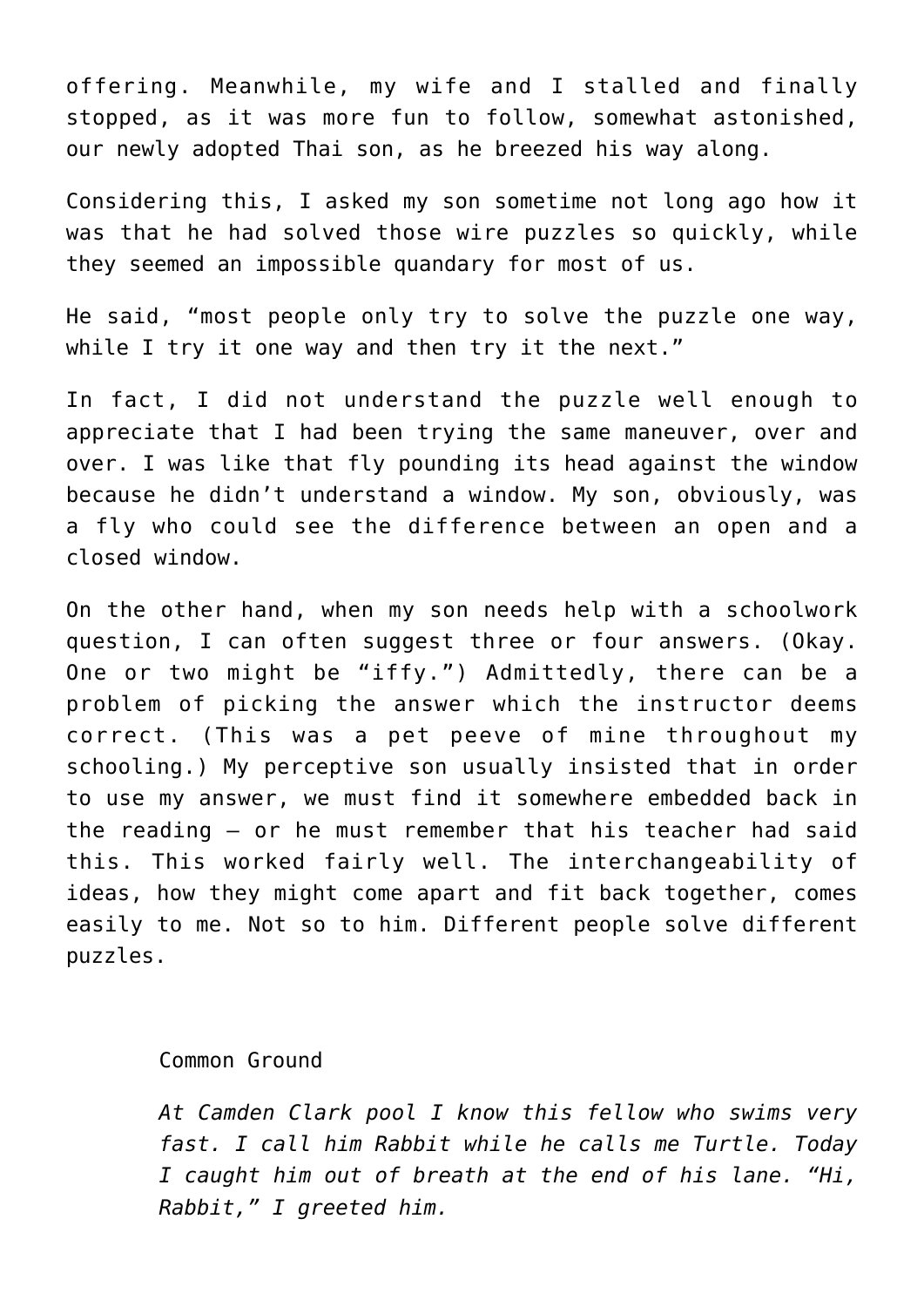*"I swim very fast so that it's over sooner," he averred. I replied, "I swim very slow so that it doesn't seem to be happening at all." I think we are finding common ground.*

Common ground, like gold, is where you find it. Common ground has a look different from other soil. It's rather like the left side of the holler discovering the right, or a bee discovering the flower, a stream finding its bed, or a fire leaping to its wood with the comforting sound of puzzle pieces snapping into place, to leave our faces glowing with recognition, as if the winners at hide and seek.

I was jiggered by another example of the mental diversities, when rather pressed into an evening's adventure in an escape room. Inside the room were clues, which gave keys to boxes which contained the needed objects or boxes which held more clues. The first thing to do was to search the room for clues. We all took an area, searching against time. I found no clues while my wife found several. Then when the wife scoured my area, she found a couple more. How could I have missed them? They were so obvious. And then when we did have the clues, they suggested nothing to me. Eventually, I just sat. I was impeding the movement of our more effective members. Maybe something would come to me.

It didn't. For some reason or another I am oblivious to the many details in my environment which, if I had noticed them, might suggest something … to someone else! But I find myself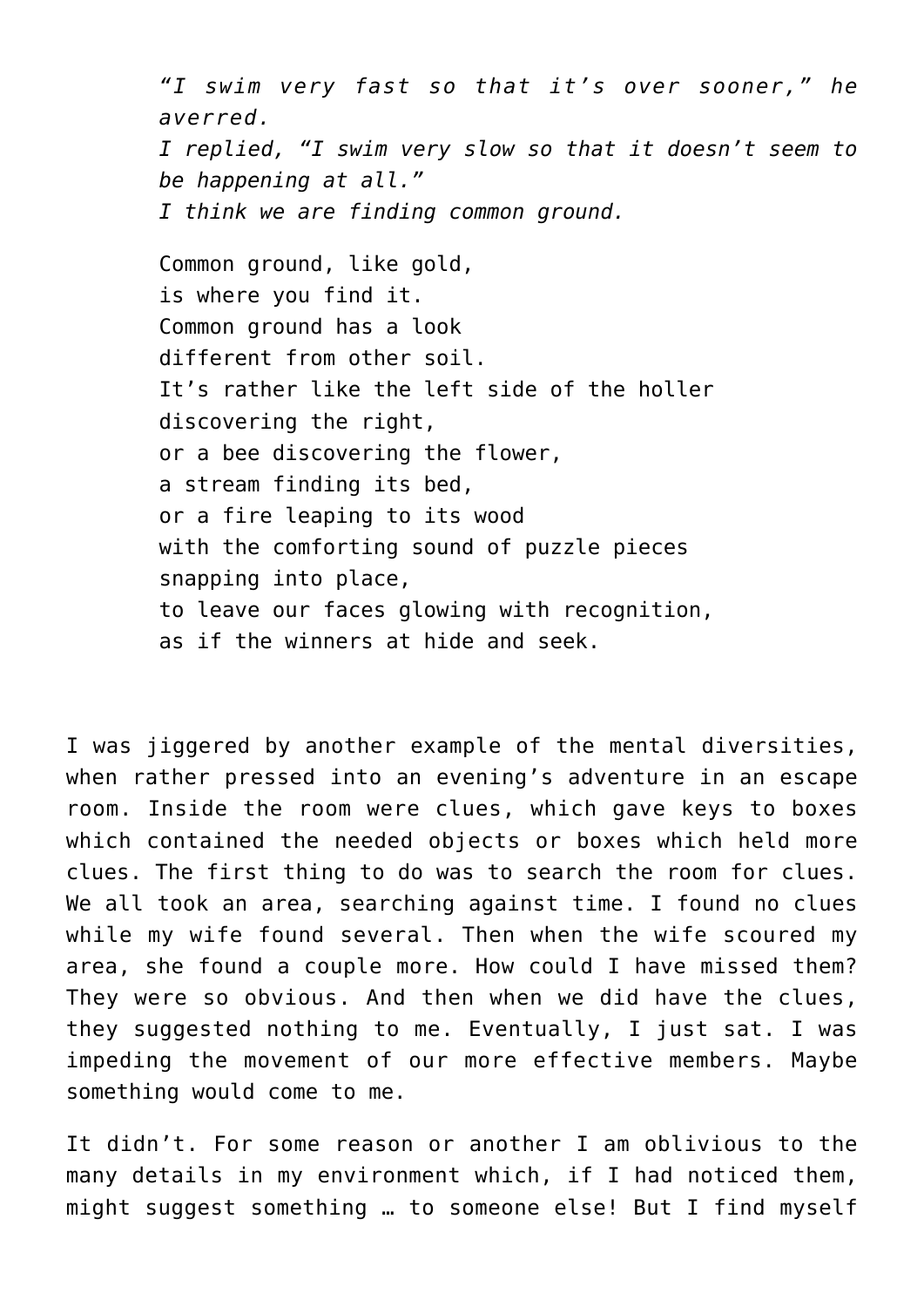dead in the water. There are many other areas in which I suffer likewise. For example, I love music and took up the guitar. But the notes suggested nothing further to me. So I stopped playing.

This has been reassuring in its way, for I've puzzled over the years, as to exactly why I had felt such an urgent need to quit the field of medicine. This had cost me quite a bit both in stature and as an investment. I had no trouble with the school work, but when we reached those third and fourth clinical years I had that same anxious feeling when what I had learned would not manifest itself in my performance. My mind was like a colander. I'd pour the knowledge in which at performance was missing. I missed broken jaws, basal cell carcinomas, wildly elevated glucose levels in a diabetic… While, in general, I could speak very succinctly about what was going on. I missed the details, and when I did see the details, they suggested nothing to me. What knowledge I'd acquired wouldn't seem to attach to the actual world of clinical practice. As a nascent doctor I was dead in the water. Patients kept rolling in and I had nothing to offer, save staring, hoping that something would come to mind. I joke that I've probably saved more people by quitting medicine than a lot of doctors have by continuing.

Spare Sock

I had a roommate once, who kept big pet lizards under a heat lamp in the basement's former coal bin by a corner window which had served as the coal chute.

As soon as the reptiles grew warm and animated, they'd end up out on the lit periphery where they'd cool and go stiff.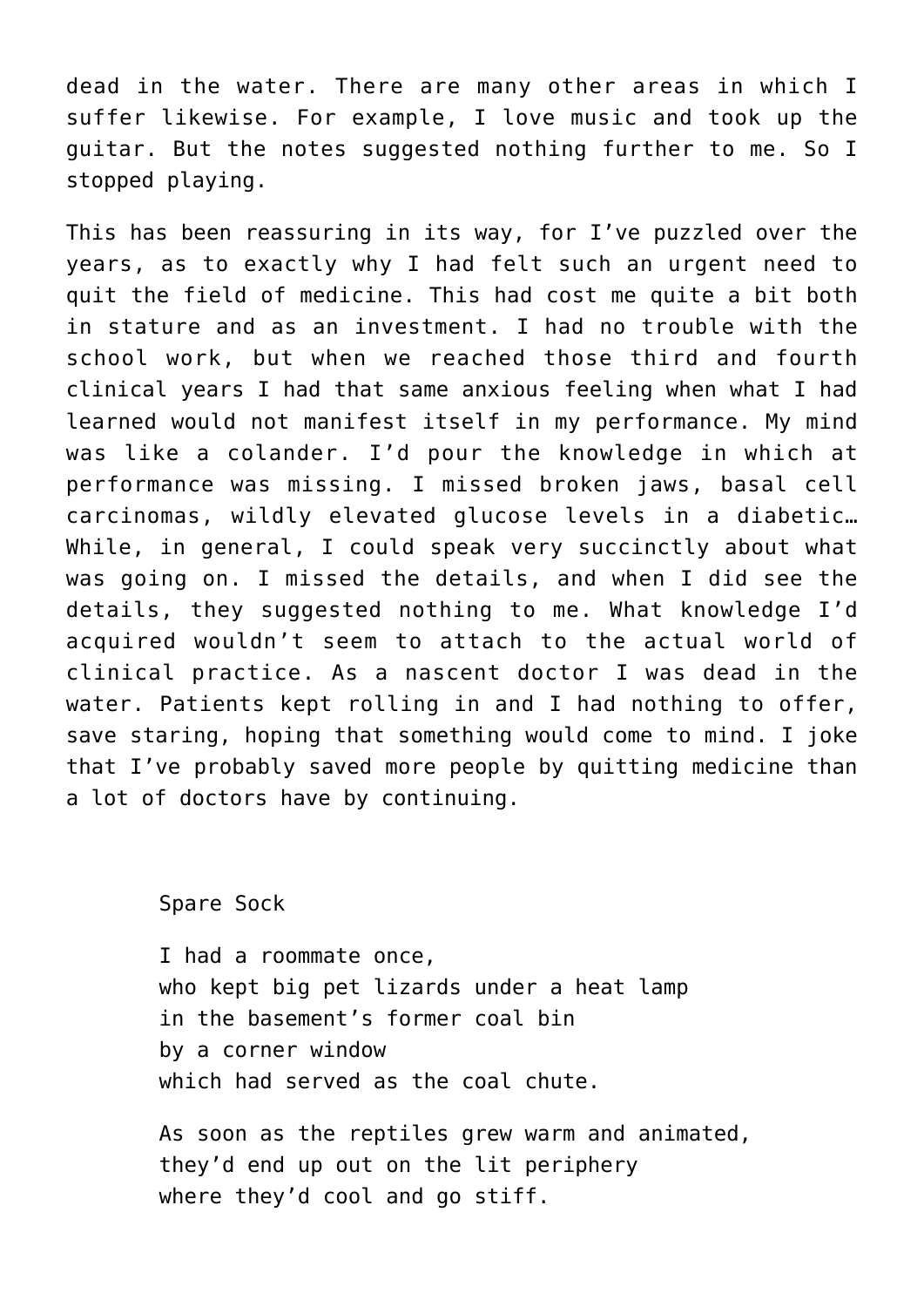Daily, he'd have to collect the reptiles to move back under the lamp.

I've pondered for some parable, some life-lesson in this. It's an interesting situation for which I can't find the other sock.

Football was the same way. I decided once to read an entire book about the game, in order to have something intelligent to say over the holidays. It did no good at all.

On the other hand, once I became involved in the theater, I felt enormous confidence as a director (and had quite some success – in a small pond. In fact, my two friends and collaborators believed I showed "genius".). No matter the script or its quality, I felt I could take it on and make it better. The playwright cleared the narrative path, and I put in the possibilities and understructure. I was usually a successful collaborator, sometimes very much so. I resisted any impulse to urge a re-write, as I wanted to see just what could be done with the creature undomesticated. It was an interesting challenge; my sort of puzzle.

> Try Not to Promote Anything that Does Not Have Measured Results

*"For gravity is all around them, for those who have the tongue to provoke it, and the skin to feel."*

 *– Eldon Cene*

Good advice for the poet: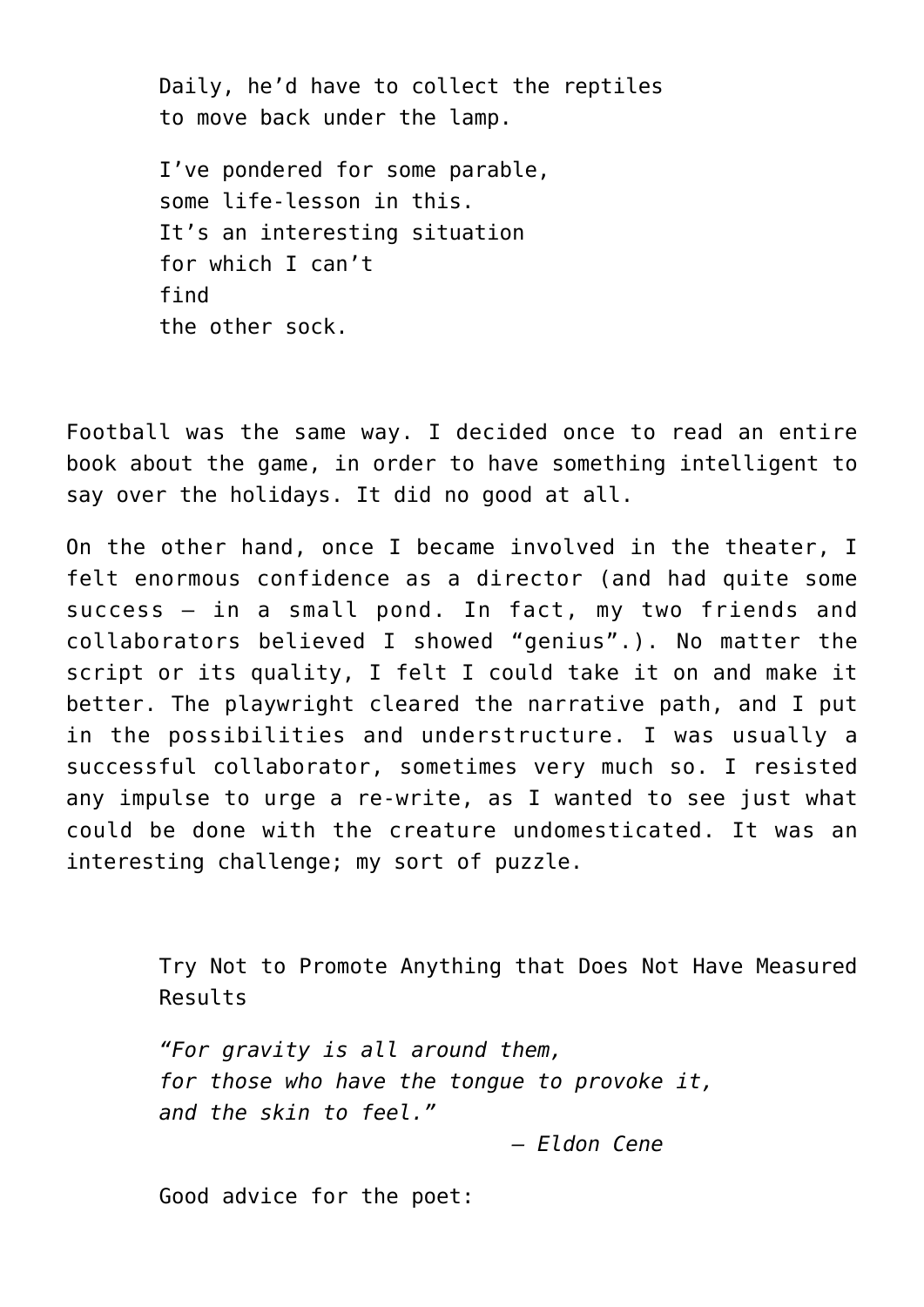let them discover you like a personal theory of gravity.

Beauty has no measurable result, and this poem has no measurable beauty, having been made plain as an orange.

The measurable results are inside. You must open the poem. Mix the contents with thought. Swallow. Lie down.

Relief should come in 10-20 minutes, and the personal changes arrive in 7-10 business days.

People respect others with skills. They respect competence. I noticed this when I fled one area of incompetence for another in which I demonstrated skills. In fact, if you want to attract a following in this world, just practice what you do well. Do it, and they will come. Perform poorly, and they will leave. "People love a winner," is the common maxim. But, in truth, they admire competence, and they detest winning without competence. People do not admire happenstance much nor cheating at all. So, it would seem that if a person endeavors to be a success in life, they should honor and exploit their raw intelligence—that simple aspect of the mind that spies opportunity.

Perhaps we could view the mind as a house, and our raw intelligence as the windows and doors … those openings where we can view the new and different and alter our thinking and actions to exploit what we see. There are many windows and doors and ways in which a home may be sited. Our raw intelligences are likewise. But I would suppose, in a like manner it would be prudent not to disparage our walls. It may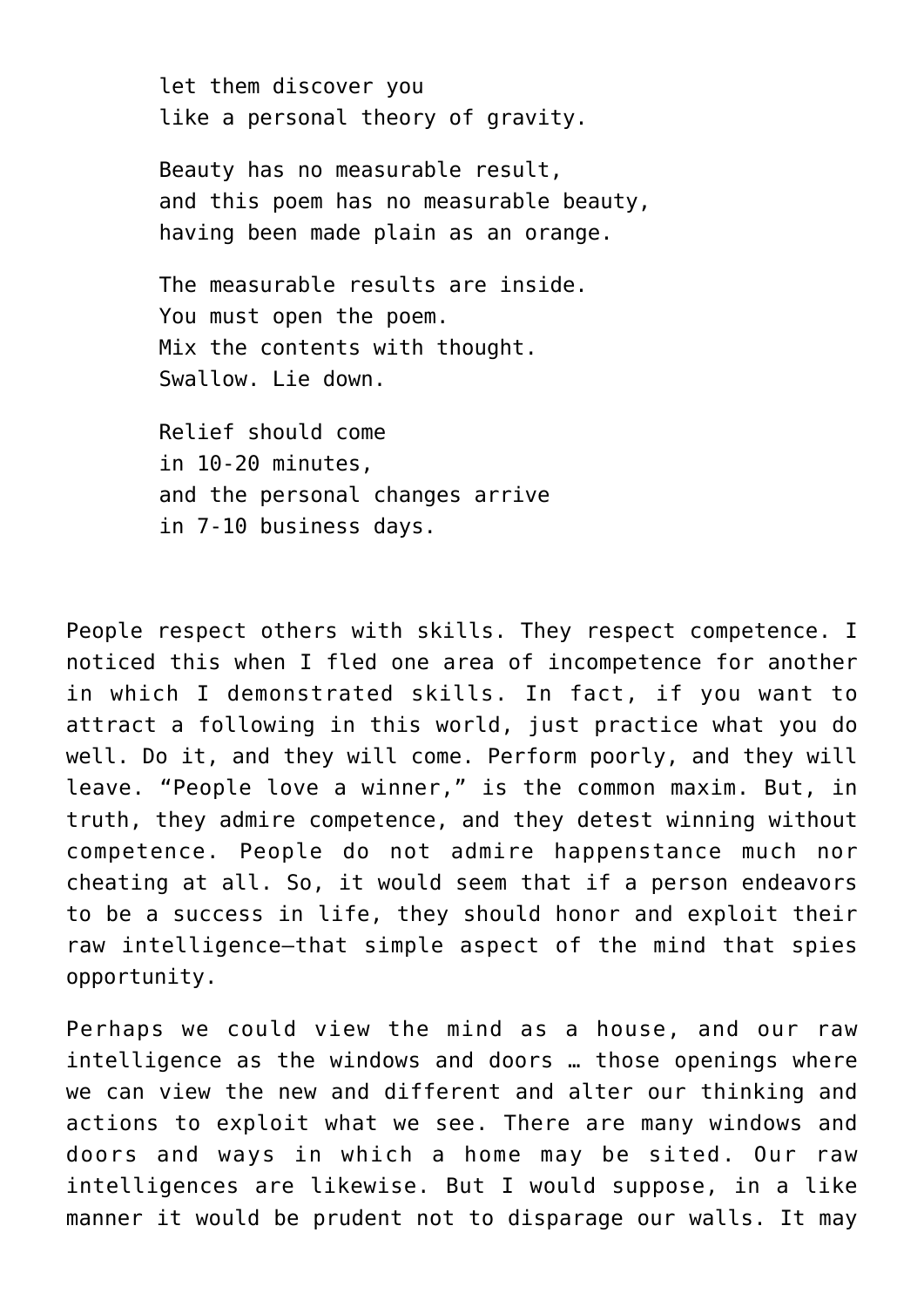well be that those areas in which we fail and fall on the dumb side, have their value also. This may be where our dumb animal side follows tradition. For example, I often wonder how many more bright ideas our civilization can withstand; how many more windows our culture can sustain? Marxism, the Global Warming hoax, the 'sexual spectrum', and the inability of our current Supreme Court Justice nominee to explain what is a woman, due to the inexplicable complexity of the notion. Everything needs experts, is what you get when you have 'cooked' intelligence, and especially overcooked. Oftentimes, intelligence is best taken raw.

As a Golden Years addendum, I am suffering the impression that my writing has improved even as my memory has failed. I must pick about for words more, but the insights I work to describe come to me more fully and often. It's as if the brush were being cleared or the tree were being trimmed so that the structure and shape of whatever wisdom I had struggled to acquire reveals itself more plainly. My raw intelligence is changing.

Or perhaps it's just pleasant to think so.

Old Writer Words begin acting strangely before they leave. Often, words with whom I have worked regularly over the years, seem a little off of a morning. They seem suspect, as if they have arrived misspelled, but I'm not sure. They look a bit queer. Or they wander off from the tip of the tongue, and when found in a book, can't account for their absence. And, as they trouble me, I write them down several times and stare, leaning